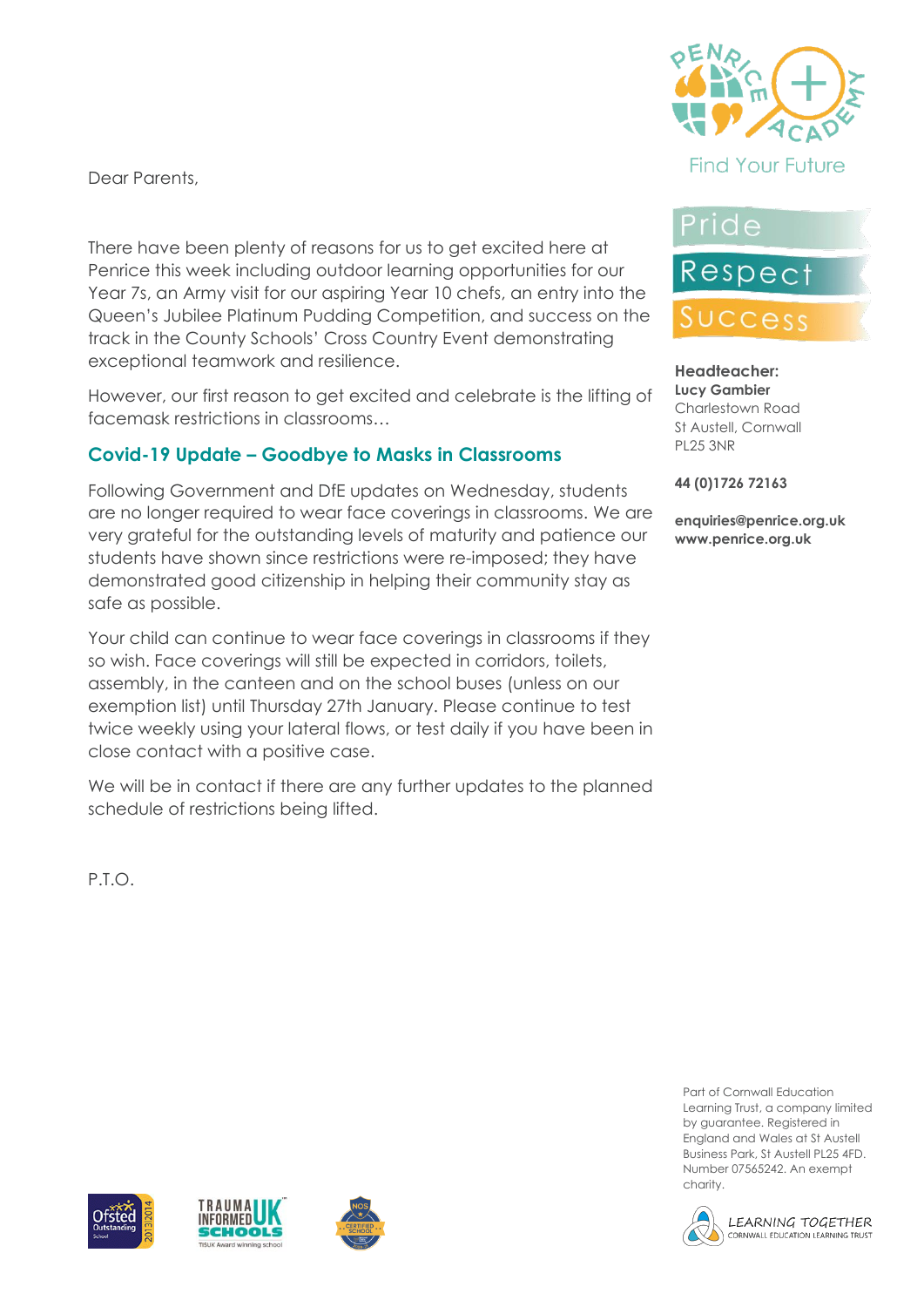

#### **Hospitality and Catering Students Taste Army Life**



The week started with a special visit from the Army's Royal Logistics Corp who demonstrated how the skills our Catering students are learning can be used in the field. This supported our students' understanding of community and resourcefulness.

After a presentation on Army careers, specifically focussing on the Royal Logistics Corp, our budding chefs were challenged to conjure up inventive meals using the 10-man ration packs that had been provided.

The [full story and additional photos](https://www.penriceacademy.org/year10-catering-taste-army-life/) can be found on the news section of the Penrice website and we would like to take this opportunity to say thank you to LCpl Ryan Goodwin and his team for visiting.

#### **Queen's Jubilee Competition Entry**

Also donning their chef aprons this week were our Penrice Kitchen team (Penrice Plus), who baked their entry into the nationwide [Platinum Pudding Competition](https://www.fortnumandmason.com/platinum-pudding) on Wednesday.

Our students relished the opportunity to invent the Jubilee Pudding for The Queen's Platinum Jubilee this year, and we hope that our *Penrice Kitchen Bread and Butter Pudding* makes the judges' shortlist.





Part of Cornwall Education Learning Trust, a company limited by guarantee.

Registered in England and Wales at St Austell Business Park, St Austell PL25 4FD. Number 07565242. An exempt charity.



LEARNING TOGETHER CORNWALL EDUCATION LEARNING TRUST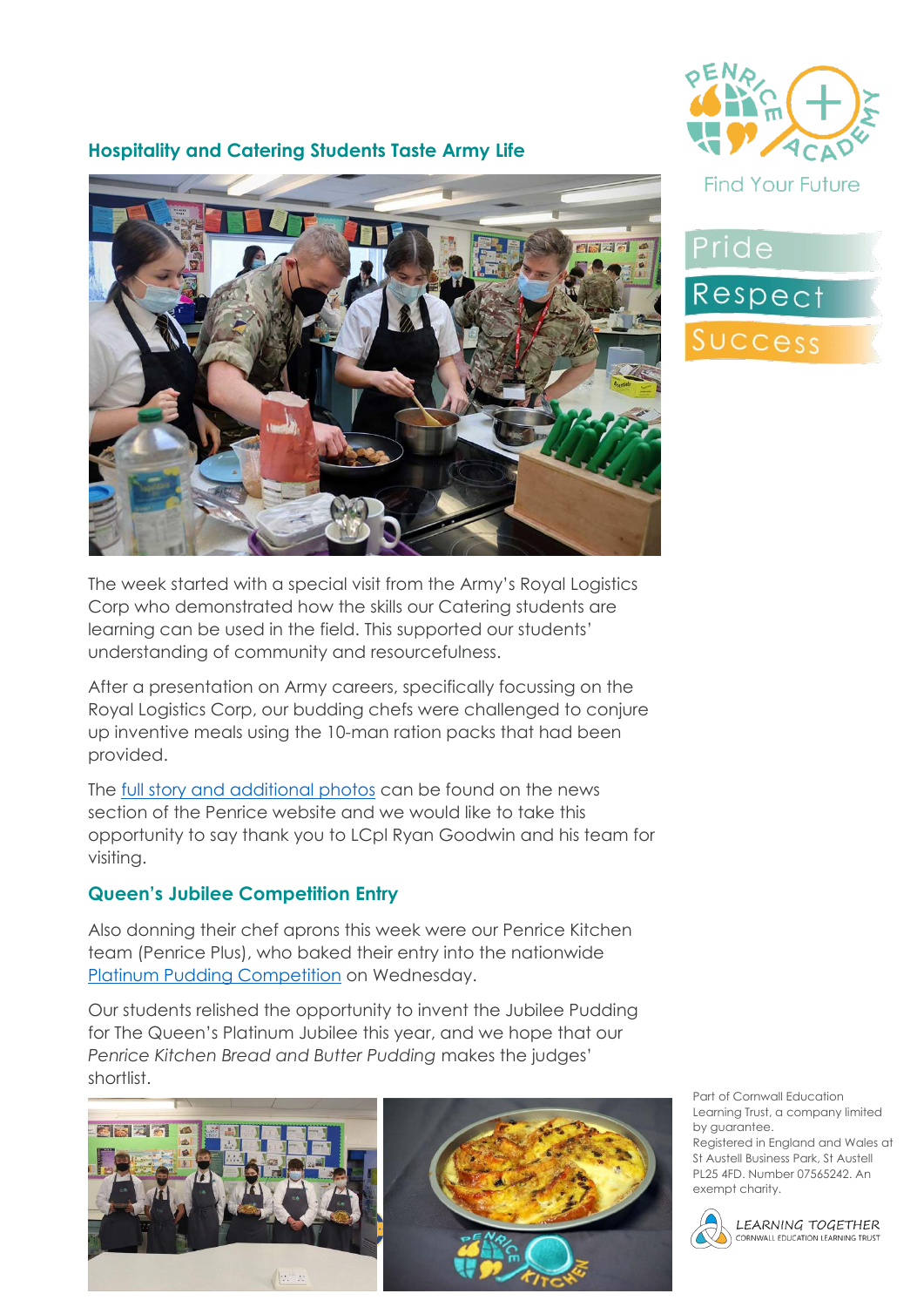### **Sports Spotlight**

Thank you to all parents who joined us last weekend at Truro School for the County Schools' Cross Country Event. The students should be very proud of their efforts, and we are delighted to share the news that we secured gold in the Year 7 Boys' race and the Year 10/11 Boys' race.



#### **Year 9 - Options Process (Key Stage 3 Message)** Message from Gavin Thomas, Assistant Headteacher

At the start of this term Year 9 students were asked to indicate their preferences from the options they had selected in Year 8 so that we could make decisions for the final selection. Since then, we have been working to create a timetable that accommodates as many subject preferences as possible.

On Monday 24th January, Year 9 parents will receive a letter regarding the next step of the options process which begins next week.

#### **Year 11 - PPE Parent Information Video (Key Stage 4 Message)**

Mr Thomas, Assistant Headteacher, has this week released a parent information video following on from the recent PPE results. This can be viewed on Youtube via:

[https://www.youtube.com/watch?v=hR4GDOYQ\\_sY](https://www.youtube.com/watch?v=hR4GDOYQ_sY)









# Pride **Respect** Success

Part of Cornwall Education Learning Trust, a company limited by guarantee. Registered in England and Wales at St Austell Business Park, St Austell PL25 4FD. Number 07565242. An



exempt charity.

LEARNING TOGETHER CORNWALL EDUCATION LEARNING TRUST